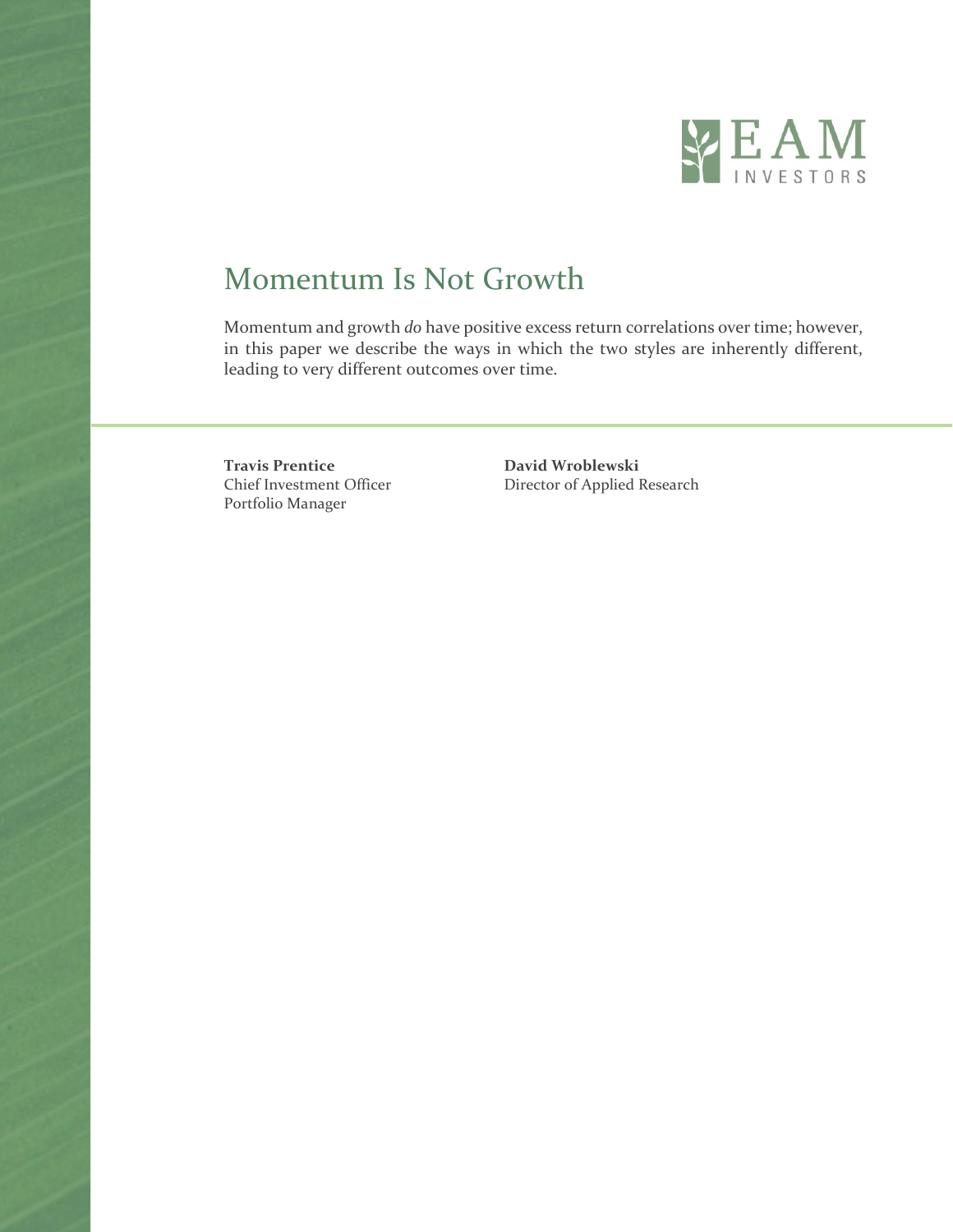Often, in financial circles, momentum and growth are regarded as synonymous. Although the two strategies do have positive excess return correlations over time, that is where the similarities end. First, by definition, a momentum strategy is simply comprised of what has performed well over the most recent past (the prior 3, 6, 9, or 12 months), with no regard to fundamental explanations. On the other hand, a traditional growth strategy invests in companies that exhibit above average growth (earnings or sales) and/or are projected to exhibit above average growth looking forward. Simply put, momentum strategies go where the relative performance is and growth strategies go to where the growth is.

The long-term implications of these two different approaches are profound. Since growth strategies are relying on growth metrics (either past or projected) to select securities, growth tends to populate portfolios with not only higher growth metrics but also higher priced securities on average based on price to book or price to earnings ratios. This tendency of growth strategies to buy higher priced securities (relative to fundamentals) is so endemic that in financial literature and index creation, higher relative priced securities and growth are, in fact, synonymous. Therefore, in our analysis of the two strategies, we use the common proxy for a growth strategy, one that buys the top quintile market-to-book stocks<sup>1</sup>.

#### Historical performance is vastly different between momentum and growth

We construct two long-only U.S. Small Cap portfolios by using momentum (top quintile prior return) and growth (top quintile market-to-book) using Ken French's data set over the period July 1963 through September 2021 (approximately 58 years). Table 1 displays characteristics of the return series associated with these momentum and growth strategies. Momentum outperforms growth dramatically with less volatility and lower tracking error. With respect to these historical point estimates, it would be difficult to make the argument that momentum and growth are similar strategies over a long time horizon.

|                                | <b>Market</b> | Momentum | Growth  |
|--------------------------------|---------------|----------|---------|
| Return (Annualized)            | 12.35%        | 18.48%   | 7.71%   |
| <b>Volatility (Annualized)</b> | 20.08%        | 22.34%   | 24.48%  |
| Tracking Error (to Market)     | --            | 6.71%    | 7.59%   |
| <b>Sharpe Ratio</b>            | 0.39          | 0.63     | 0.13    |
| Information Ratio (to Market)  | --            | 0.91     | $-0.61$ |

Table 1: Momentum and Growth Statistics July 1963 – September 2021

Small cap portfolios are calculated using data from Ken French's website[: https://mba.tuck.dartmouth.edu/pages/faculty/ken.french/data\\_library.html](https://mba.tuck.dartmouth.edu/pages/faculty/ken.french/data_library.html) The Market, Momentum, and Growth portfolio returns are formed as the average return over the top characteristic quintile intersected with each of the bottom three size quintiles. Please see Important Disclosures at the end of this document.

<sup>1</sup>The use of Book-to-Market ratios to differentiate between value and growth is quite common. Fama and French (1995) observe that a low Book-to-Market ratio is typical of "growth stocks" while Penman (1991) shows the ability of market-to-book ratios to distinguish current and future return on equity. As a robustness check we also compared our findings to those of a Russell 2000 Growth Index strategy and found similar results. Russell uses an I/B/E/S forecast medium-term growth (2-year), and sales per share historical growth (5-year) variables to define growth stocks.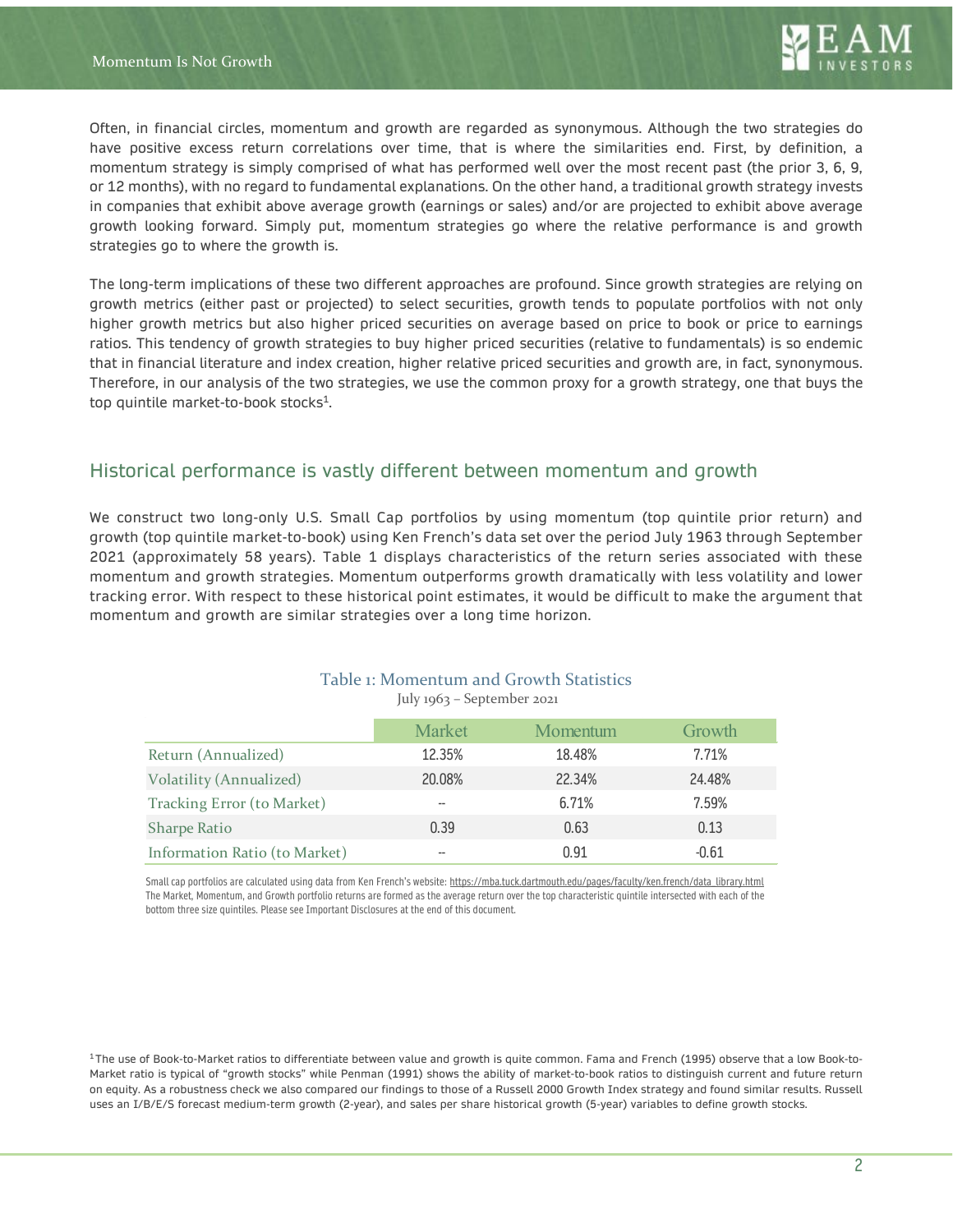

## Long-term correlation does not mean they are *always* correlated

Although growth and momentum do have a long-term positive excess return correlation in our sample set, it doesn't mean that this is always the case in the short-term. Figure 1 displays 3-year rolling correlations between momentum and growth. While the average correlation coefficient between the excess return above the market portfolio of momentum and growth is a positive 0.34, over the full-period sample set the actual volatility of the correlation coefficient through time is quite large ranging from 0.91 to -0.60. Further, the fact that the correlation time series is not very concentrated about the mean indicates that the process is time-varying and is evidence that a momentum strategy behaves differently than a growth strategy.



Small cap portfolios are calculated using data from Ken French's website[: https://mba.tuck.dartmouth.edu/pages/faculty/ken.french/data\\_library.html](https://mba.tuck.dartmouth.edu/pages/faculty/ken.french/data_library.html) Momentum and Growth portfolio returns are formed as the average return over the top characteristic quintile intersected with each of the bottom three size quintiles. Please see Important Disclosures at the end of this document.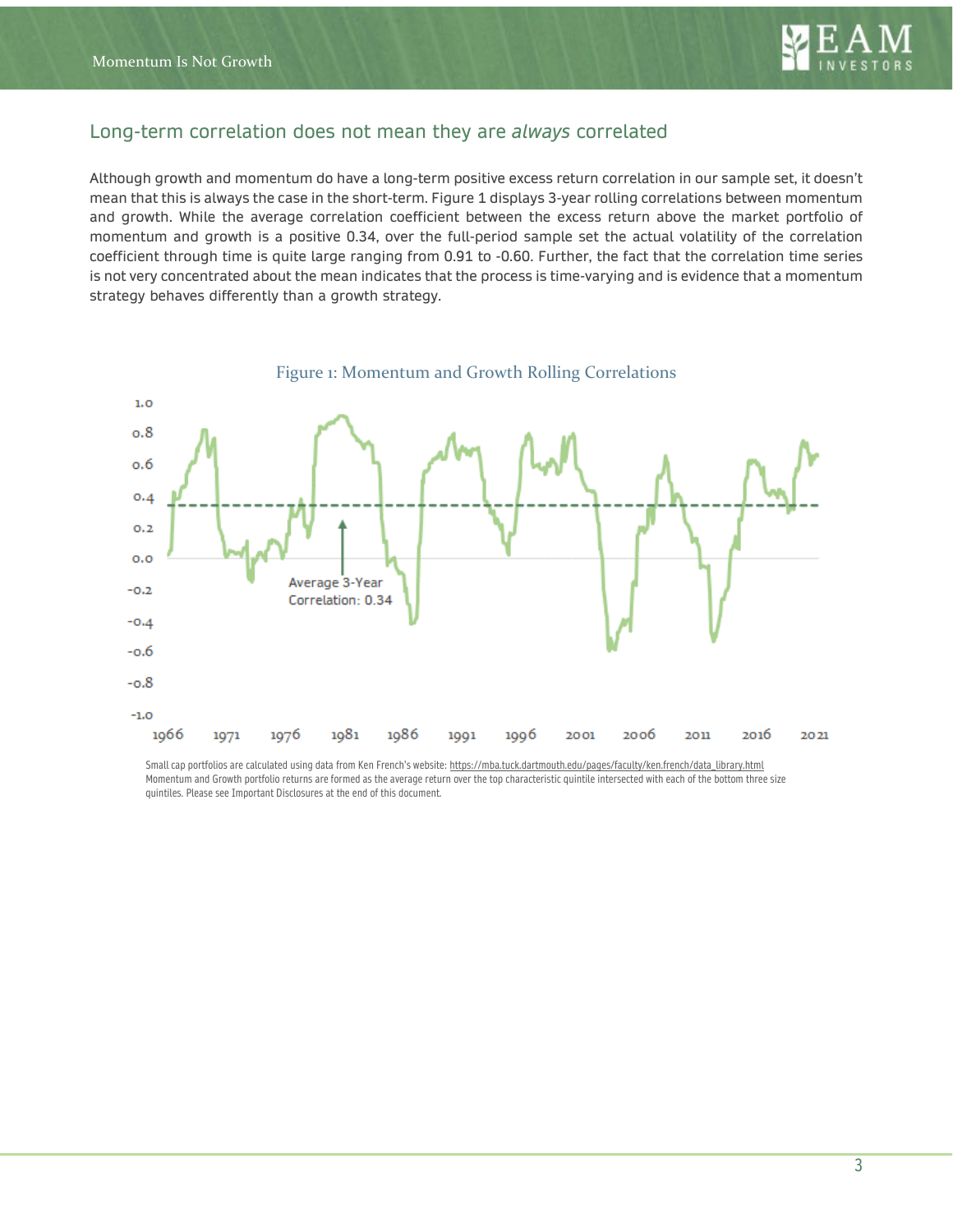

#### When a momentum strategy is different makes the difference

Since a momentum strategy only concerns itself with past relative performance, its defining characteristic is its adaptability, devoid of 'traditional style box' limitations. Said another way, a momentum strategy would be happy to own growth, value, or quality (or some combination thereof) so long as that's where momentum exists. Thus, *when* a momentum strategy adapts, it can make a large difference to returns. Figure 2 shows the 3-year annualized rolling excess return for the momentum and growth strategies (relative to the small cap Fama-French market portfolio). When the green or gray line is above the x-axis that strategy is outperforming the market and when the line is below the x-axis that strategy is underperforming the market.

As can be seen in Figure 2, during times of outperformance for the growth strategy, the momentum strategy was able to capture excess return and thus *converged* to the growth portfolio. This is indicated in the figure when the gray line increases for an extended period, the green line tends to follow suit and increase as well. However, momentum also *diverged* from growth at important times. The five labeled areas denote the times in which the growth strategy experienced an extended period of underperformance relative to this three-year annualized excess return measure: the 1970's oil embargo crisis, the 1980's inflation scare period, the early 1990's savings and loan crisis, the late 1990's Asian financial crisis, and the early 2000's dot-com bubble2.



Small cap portfolios are calculated using data from Ken French's website[: https://mba.tuck.dartmouth.edu/pages/faculty/ken.french/data\\_library.html](https://mba.tuck.dartmouth.edu/pages/faculty/ken.french/data_library.html) Momentum and Growth portfolio returns are formed as the average return over the top characteristic quintile intersected with each of the bottom three size quintiles. Please see Important Disclosures at the end of this document.

<sup>2</sup>The late 2000's great recession and housing market collapse was a period in which both growth and momentum underperformed. Momentum to a greater extent than growth, however, this lasted for less time than that of the five growth underperforming regimes mentioned.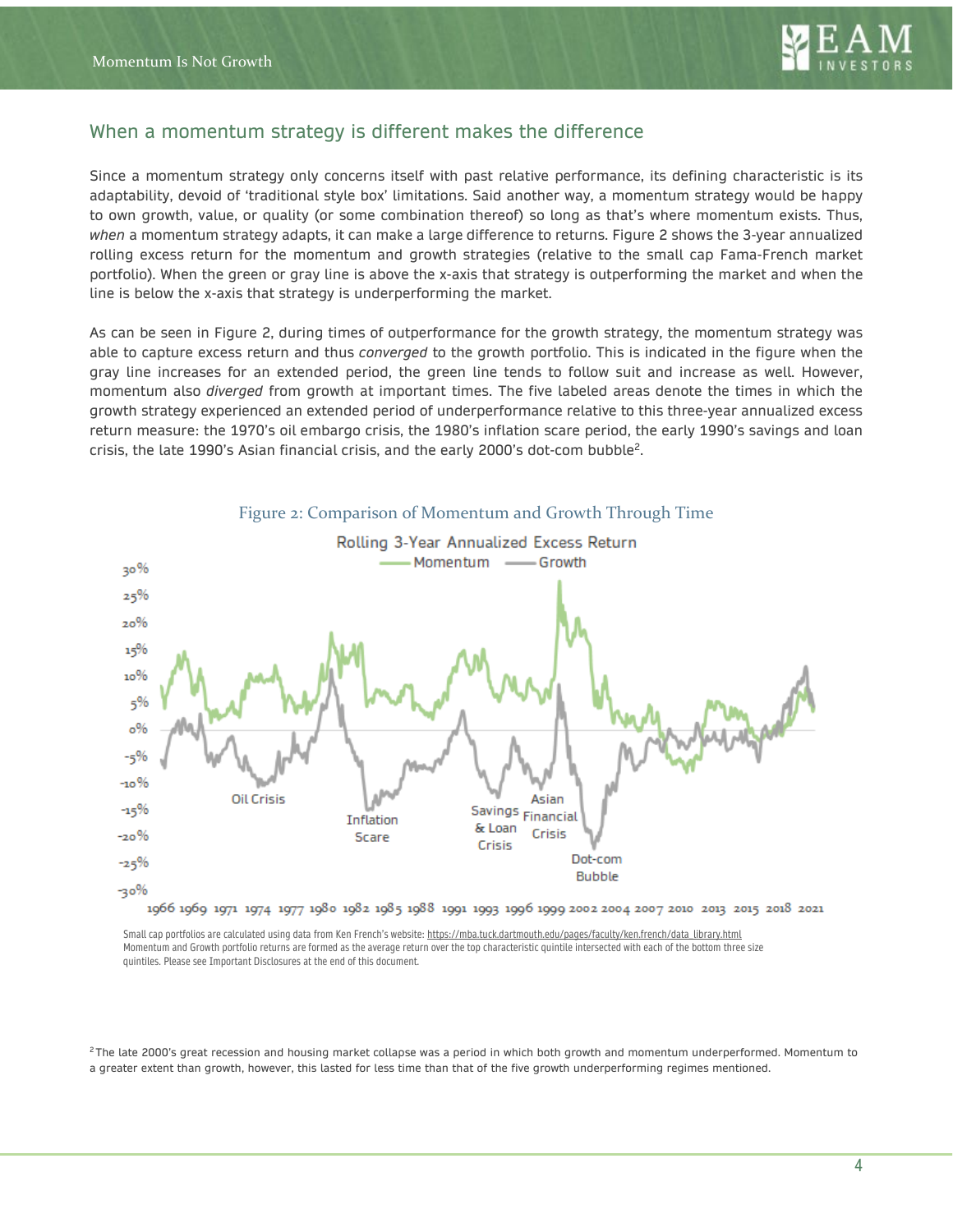

A closer look at the anatomy of the five-year period around the dot-com bubble is instructive of this dynamic and is shown in Figure 3. The chart graphically displays the convergence followed by the divergence relationship that existed between momentum and growth. Momentum follows growth into the year 2000, but then diverges as growth fades in mid-2000. Due to its ability to move out of underperformers and to strength, momentum was able to avoid a large and long downdraft.



Dot-Com Bubble is for the period January 1998 – January 2003. Small cap portfolios are calculated using data from Ken French's website: [https://mba.tuck.dartmouth.edu/pages/faculty/ken.french/data\\_library.html](https://mba.tuck.dartmouth.edu/pages/faculty/ken.french/data_library.html) Momentum and Growth portfolio returns are formed as the average return over the top characteristic quintile intersected with each of the bottom three size quintiles. Please see Important Disclosures at the end of this document.

#### Summary

Although momentum and growth do tend to have positive long-term excess return correlations, shorter-term correlations have varied wildly over time. The timing of when momentum and growth strategies diverge and converge has contributed to momentum's superior risk/return. To wit, momentum's inherent strength may lie in its ability to adapt through time due to its fundamental and 'traditional style-box' agnostic approach. This research also suggests that momentum can be used as an alpha satellite due to its long-term performance on its own, or as a suitable growth substitute/complement due to momentum's ability to load on growth at opportune times.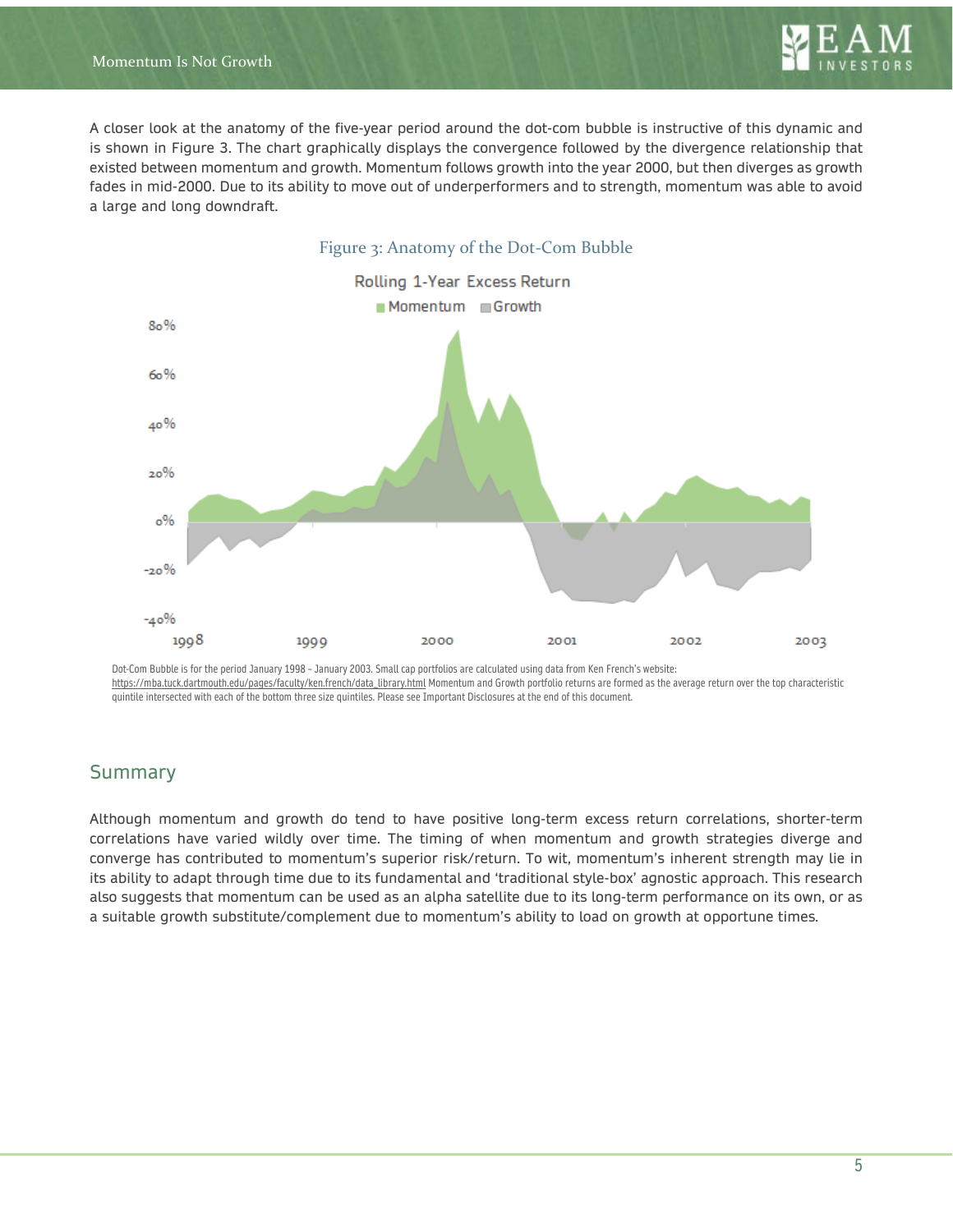

### Appendix: An Alternative Definition of Growth

Our analysis constructed a proxy for a growth strategy based on top quintile market-to-book stocks. Fama and French (1995) observe that a low Book-to-Market ratio is typical of "growth stocks". A fair question to ask is: Are stocks that are high priced relative to their book value truly representative of a pure growth strategy? To address this, we repeat part of the prior analysis using the Russell 2000 Growth Index as a proxy for a small cap growth strategy. The Russell indices use an I/B/E/S forecast medium-term growth (2-year), and sales per share historical growth (5-year) variables to define growth stocks. Comparing with Figure 2 we see that a very similar chart arises when using the Russell 2000 Growth Index as the proxy for growth and the Russell 2000 Index as the benchmark return.



Figure A1: Comparison of Momentum and Russell Growth Index Through Time

Small cap portfolios are calculated using data from Ken French's website[: https://mba.tuck.dartmouth.edu/pages/faculty/ken.french/data\\_library.html](https://mba.tuck.dartmouth.edu/pages/faculty/ken.french/data_library.html) Momentum and Growth portfolio returns are formed as the average return over the top characteristic quintile intersected with each of the bottom three size quintiles. Please see Important Disclosures at the end of this document.

#### About EAM

EAM Investors is solely focused on delivering alpha for clients in global equity markets. Our Informed Momentum approach to investing combines stock selection, tailored risk management, and efficient implementation to effectively deliver the momentum premium. This investment process is the foundation of our firm and is applied consistently across all our strategies. For our clients, we deliver persistent risk exposures, resulting in more consistent and predictable alpha.